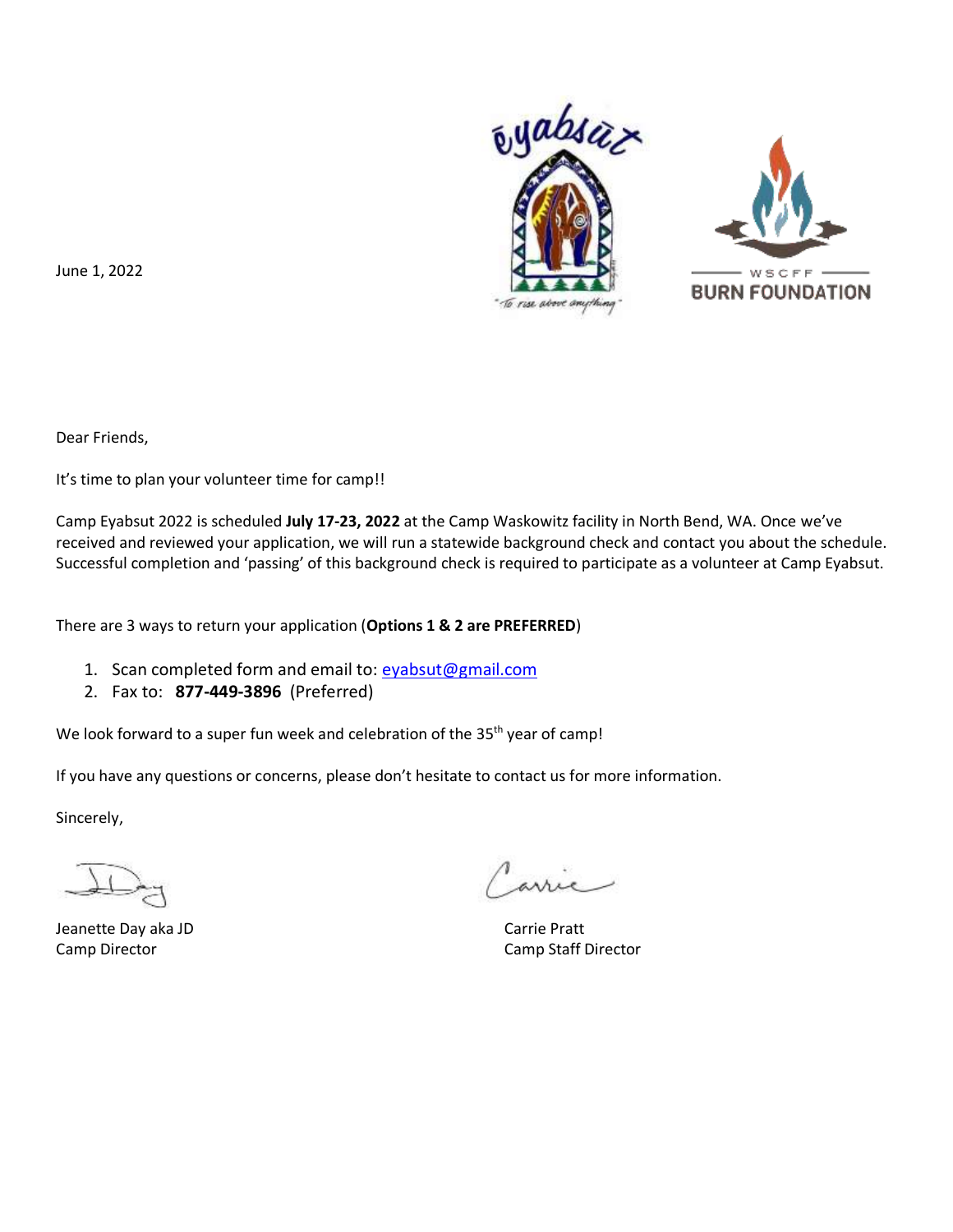### **2022 CAMP EYABSUT DAY VOLUNTEER APPLICATION**

The information contained in this application will be used to determine your suitability to serve as a volunteer at Camp Eyabsut. Any falsehoods or misrepresentation will be cause for your application to be denied or if already serving in a volunteer or paid position for Camp Eyabsut, for you to be terminated from your position. Please legibly print or type all information requested below.

#### **PERSONAL INFORMATION (Please print your FULL LEGAL NAME – First, Middle, Last)**

| (Must be at least 21 years of age)                                                                                                    |  |  |
|---------------------------------------------------------------------------------------------------------------------------------------|--|--|
|                                                                                                                                       |  |  |
| HOME PHONE: $\begin{pmatrix} 1 & 1 \\ 1 & 1 \end{pmatrix}$ work phone: $\begin{pmatrix} 1 & 1 \\ 1 & 1 \end{pmatrix}$ . T-SHIRT SIZE: |  |  |
|                                                                                                                                       |  |  |
|                                                                                                                                       |  |  |
|                                                                                                                                       |  |  |

Please check the day(s)/time(s) you are available to volunteer:

| Monday, July 18      | Tuesday, July 19     | <b>Wednesday, July 20</b> | Thursday, July 21 |
|----------------------|----------------------|---------------------------|-------------------|
| $\Box$ 9am – 12 Noon | $\Box$ 9am – 12 Noon | $\Box$ 9am – 12 Noon      | $\Box$ 10am – 4pm |
| $\Box$ 12 Noon – 4pm | $\Box$ 12 Noon – 4pm | $\Box$ 12 Noon – 4pm      | Carnival Day      |

Please circle your preference of activity assignment opportunities:

|                                      |  | <b>Office</b> | <b>Field Activities</b> | <b>Archery</b> | Other (add |
|--------------------------------------|--|---------------|-------------------------|----------------|------------|
| <b>Arts &amp; Crafts</b><br>Carnival |  |               |                         |                | below)     |

Please list any other activities you would like help with: \_\_\_\_\_\_\_\_\_\_\_\_\_\_\_\_\_\_\_\_\_

#### **EMPLOYMENT HISTORY**

*Please list your most recent employer. If you are a student, please indicate so, and list any seasonal or summer paid or volunteer position which you have held. Please give complete address, current phone number, and name of supervisor so that we may contact this employer for a reference.*

| EMPLOYER: |        |      | PHONE:                    |  |
|-----------|--------|------|---------------------------|--|
| ADDRESS:  |        |      | <b>JOB TITLE:</b>         |  |
| CITY:     | STATE: | ZIP: | <b>SUPERVISOR'S NAME:</b> |  |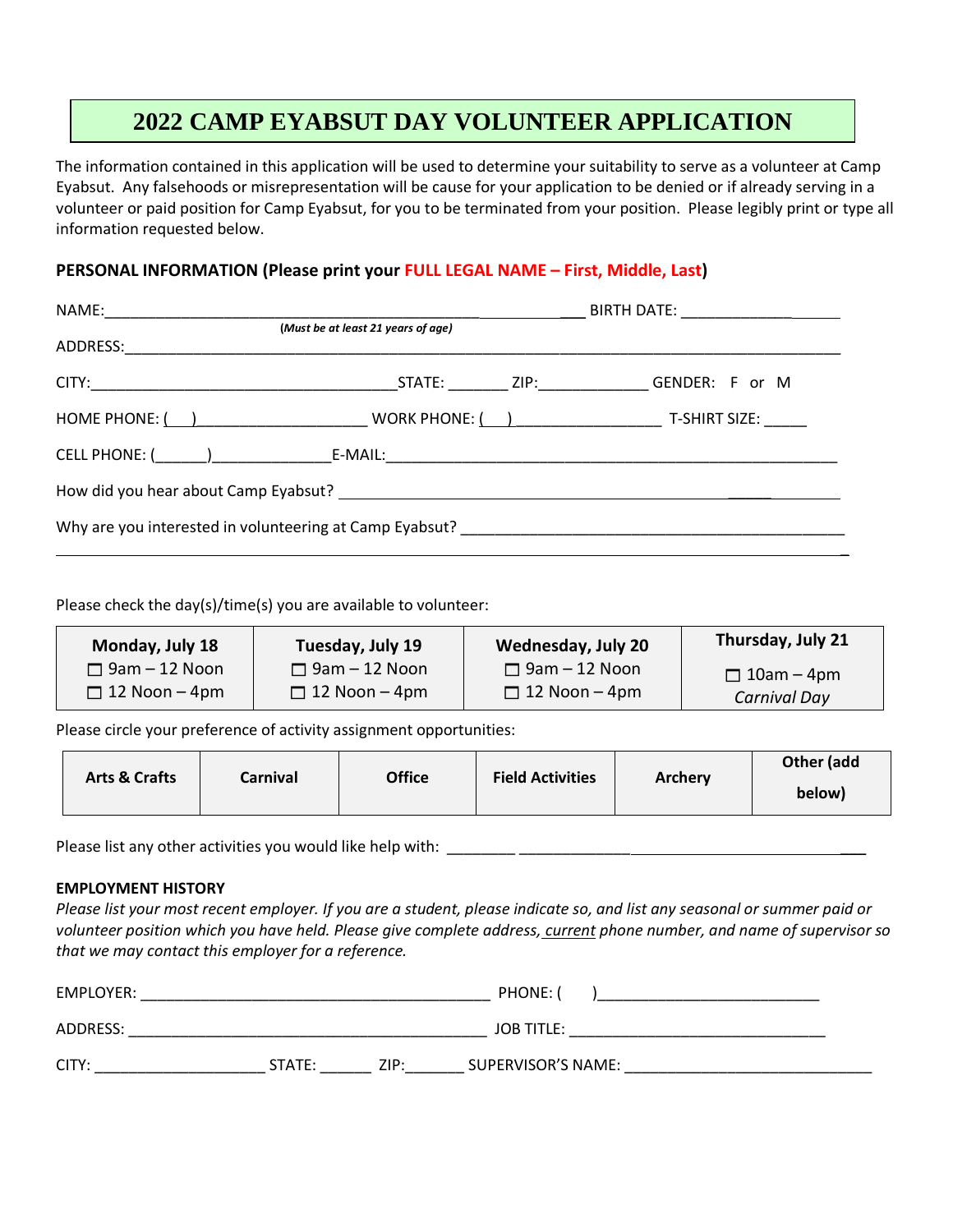## **Camp Eyabsut 2022**

# **CAMP VOLUNTEER AGREEMENT**

I (**Print FULL LEGAL Name**) **Example 2** certify that I agree and am aware that any volunteer relationship with the Camp Eyabsut and the Washington State Council of Firefighters Burn Foundation (WSCFFBF) is "At Will". At-Will means that a Volunteer has the right to resign at any time and the Camp Eyabsut Director may dismiss a Volunteer at any time, with or without cause.

Volunteering at Camp Eyabsut carries enormous responsibility. Camp Counselors, CITs and Day Volunteers must maintain the highest standard of conduct while working at camp or representing Camp Eyabsut. The protection of and setting a good example for campers is the highest priority. This requires that you put the campers' welfare above your own personal priorities at all times.

In accordance with the policies of the Highline School District, Camp Eyabsut and Camp Waskowitz, it is illegal to possess or use any alcohol, firearms, fireworks, illegal drugs or controlled substances while at camp. Additionally, any volunteer who either uses or has possession of any alcoholic beverage or marijuana while anywhere on campgrounds, on offsite activities during camp or while supervising campers as a representative of Camp Eyabsut is subject to immediate dismissal.

Camp Waskowitz is a NO TABACCO / SMOKING facility, therefore, smoking or chewing tobacco and possessing/using marijuana is prohibited during camp week.

In applying for a volunteer camp position, I understand the information which I have furnished on this application is subject to verification and will include employment verification and a criminal background / child abuse history check. I certify that the answers given in this application are true and complete to the best of my knowledge. I understand that any false or misleading information given by me will result in my dismissal.

**Signature: \_\_\_\_\_\_\_\_\_\_\_\_\_\_\_\_\_\_\_\_\_\_\_\_\_\_\_\_\_\_\_\_\_\_\_\_\_\_\_\_\_\_\_\_\_\_\_\_\_\_\_\_**

**Date: \_\_\_\_\_\_\_\_\_\_\_\_\_\_\_\_\_\_\_\_\_\_\_\_\_\_\_\_**